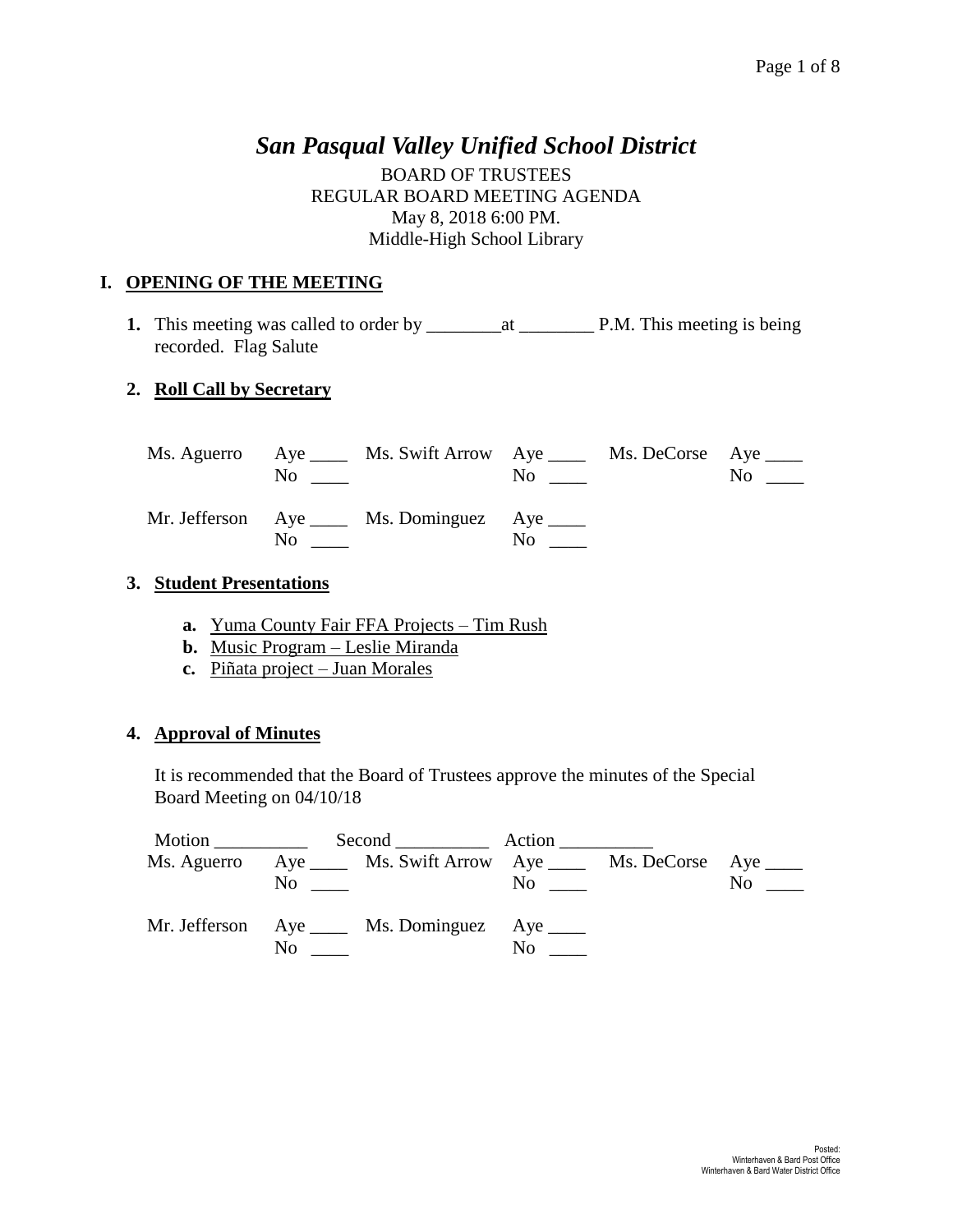It is recommended that the Board of Trustees approve the minutes of the Regular Board Meeting on 04/17/18

|             | Motion Second Action                                 |                                                                                                                              |  |
|-------------|------------------------------------------------------|------------------------------------------------------------------------------------------------------------------------------|--|
| Ms. Aguerro | $\overline{N}$ $\overline{N}$                        | Aye _______ Ms. Swift Arrow Aye _______ Ms. DeCorse Aye _____<br>N <sub>0</sub><br>$\overline{N}$ o $\overline{\phantom{0}}$ |  |
|             | Mr. Jefferson Aye ____ Ms. Dominguez Aye ____<br>No. | No.                                                                                                                          |  |

It is recommended that the Board of Trustees approve the minutes of the Special Meeting on 04/24/18

|     | Ms. Aguerro Aye ______ Ms. Swift Arrow Aye ______ Ms. DeCorse Aye _____<br>$\rm No$ | $\overline{N}$ o $\overline{\phantom{0}}$ | N <sub>o</sub> |
|-----|-------------------------------------------------------------------------------------|-------------------------------------------|----------------|
| No. | Mr. Jefferson Aye ____ Ms. Dominguez Aye ____                                       | No.                                       |                |

## **5. Approval of Warrants**

Per EdCode 42631 and SPVUSD BP 3314, it is recommended that the Board of Trustees ratify the May warrants in the amount of \$270,619.63

| Motion $\qquad$ |     |                                                                                  | Second Action |                                           |           |
|-----------------|-----|----------------------------------------------------------------------------------|---------------|-------------------------------------------|-----------|
|                 |     | Ms. Aguerro Aye _____ Ms. Swift Arrow Aye _____ Ms. DeCorse Aye ____<br>$\rm No$ |               | $\overline{N}$ o $\overline{\phantom{0}}$ | $No \ \_$ |
|                 | No. | Mr. Jefferson Aye ____ Ms. Dominguez Aye ____                                    | No.           |                                           |           |

#### **6. Public Comments**

Are there any public comments speakers who require translation?

\*Persons who have complaints against Board members or District staff are encouraged to seek resolution to those complaints by using the San Pasqual Valley Unified School District written complaint procedures before orally addressing them at a meeting. The Board will not respond to such complaints until the applicable complaint procedure (BP/AR 1312.1) has been followed and has reached the Board level. Where a complaint concerns a District employee identifiable by name, position, or other facts, the Board cannot respond until proper written notice has been given to the employee pursuant to Government Code Section 54957.

Comments shall be limited to three minutes per person (six minutes if translation is required) and twenty minutes (forty minutes if translation is required) for all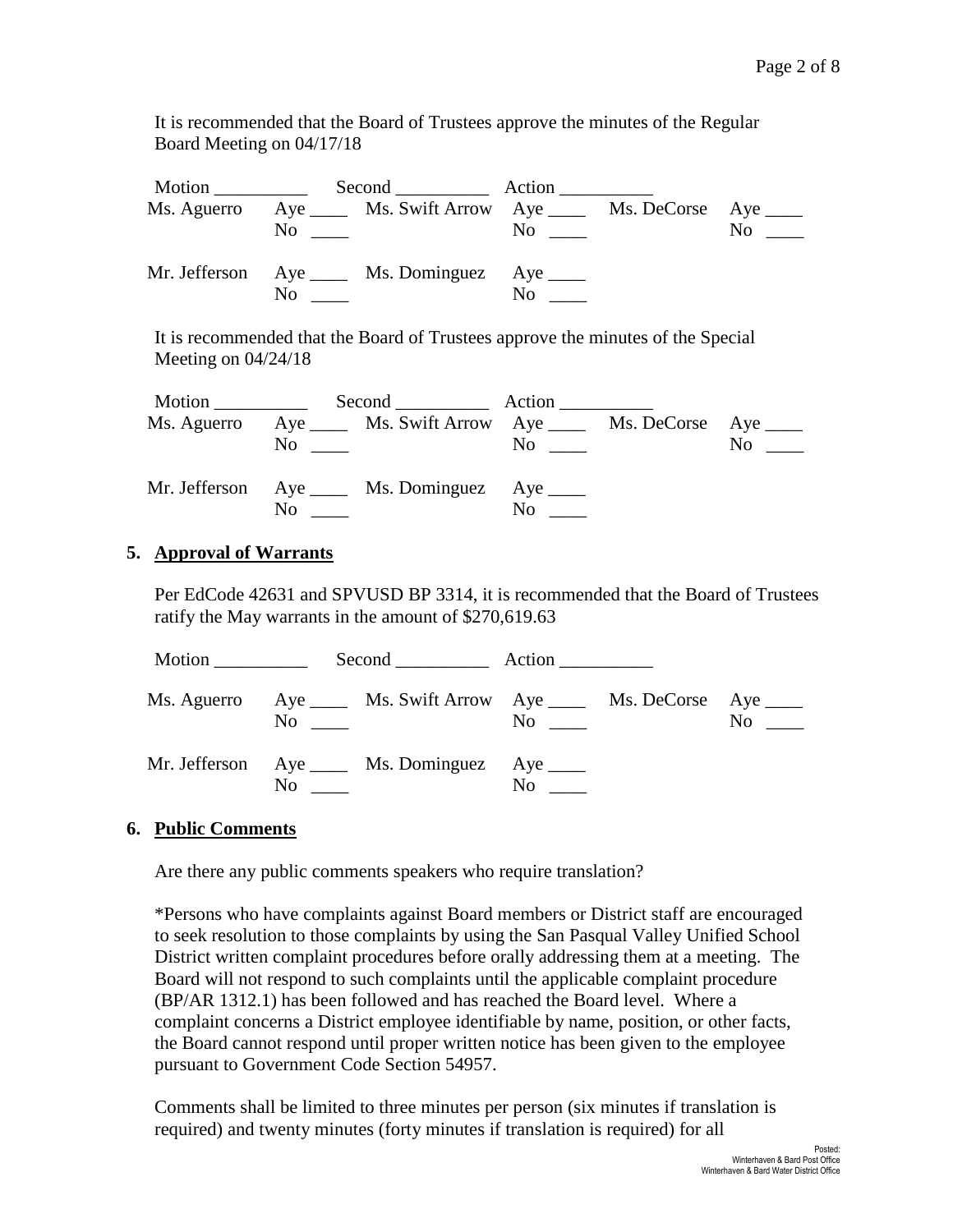comments, per topic, unless the board president, subject to the approval of the Governing Board, sets different time limits

- **a.** Are there any members of the public to be heard on items not appearing on agenda that are within the jurisdiction of the District?
- **b.** Are there any members of the public to be heard on items appearing on the agenda?
- **c.** Are there any parents of Indian children to be heard on equal participation in education programs provided by the District as required by Indian Policies and Procedures?
- **7. ANNUAL PUBLIC HEARING: Prior to submitting the application for the EASIE (Electronic Application System for Indian Education), a public hearing must be held. During the Public Hearing, SPVUSD must provide parents of Indian students and community an opportunity to understand and offer recommendations on the formula grant program.**

| Ms. Aguerro Aye _____ Ms. Swift Arrow Aye _____ Ms. DeCorse Aye ____<br>$No \ \_$ | $No \t —$ |           |
|-----------------------------------------------------------------------------------|-----------|-----------|
| Mr. Jefferson Aye _____ Ms. Dominguez Aye _____<br>$No \ \_$                      | No        |           |
|                                                                                   |           |           |
| Are there any public comments?                                                    |           |           |
|                                                                                   |           |           |
|                                                                                   |           |           |
| Is there a motion to declare the Public Hearing closed?                           |           |           |
|                                                                                   |           |           |
| Ms. Aguerro Aye _____ Ms. Swift Arrow Aye _____ Ms. DeCorse Aye ____<br>$No \_$   | $No \_$   | $No \ \_$ |
| Mr. Jefferson Aye _____ Ms. Dominguez Aye ____<br>$No \_$                         | $No \t —$ |           |
| Upon the Motion, the Public hearing is closed at                                  |           | AM        |

**Is there a motion to Open Public Hearing?**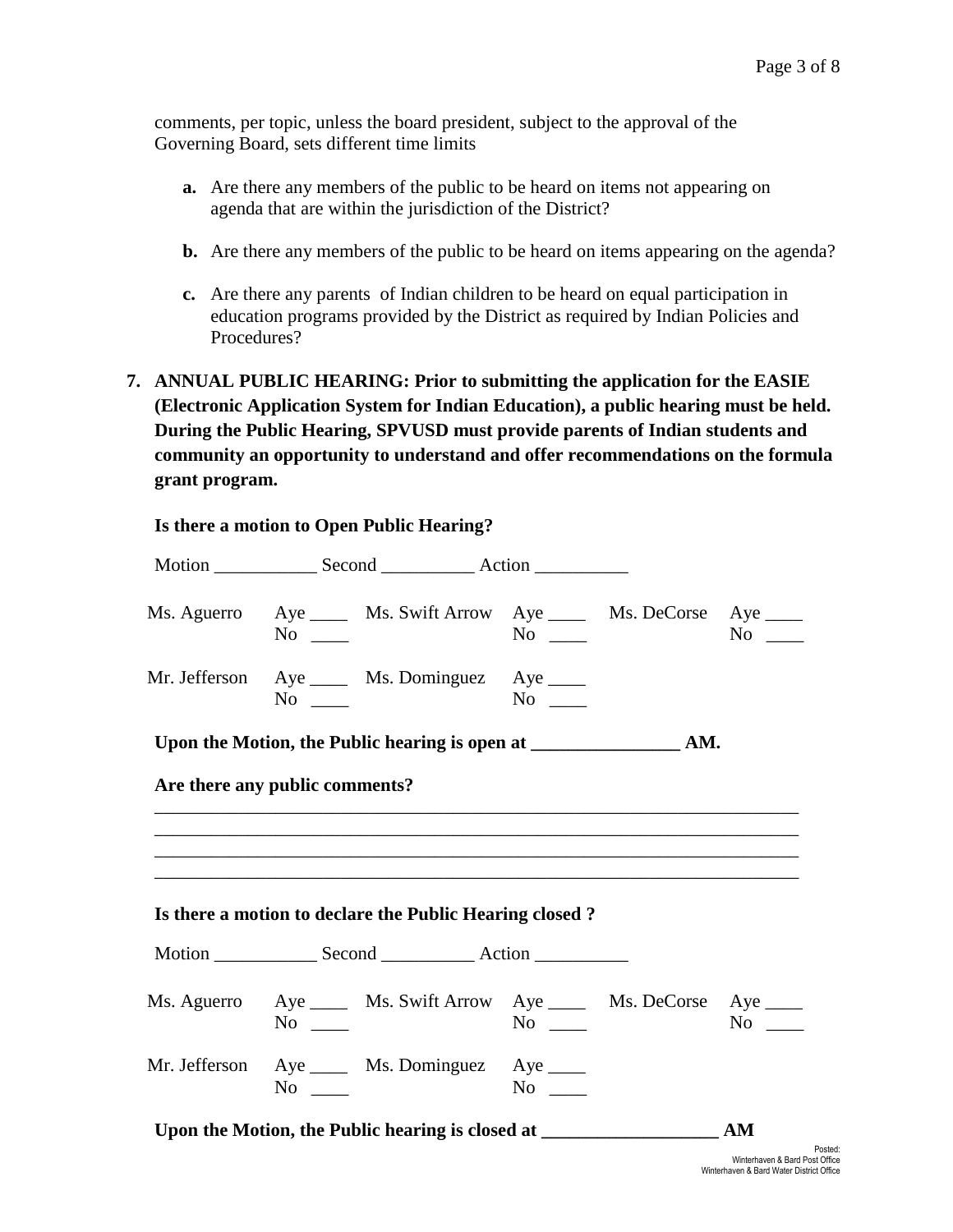## **II. PRESENTATIONS**

1. CFW – John Greenlee

# **III. CONSENT ITEMS**

- 1. Second Ratification: High School Class Advisors
- 2. Training/Travel; ACCA Safety Certification Course & AIA NFHS Rules Interpretation Course
- 3. Sports: Summer Basketball Camp Snow Valley
- 4. Sports: Summer Basektball Tournament and NAU Camp
- 5. Sports: Summer-River Valley Volleyball Camp and Tournament
- 6. Sports: Summer Travel San Pasqual Wrestling Conditioning and Clinics
- 7. Annual Memorandum of Understanding (MOU) Between SPVSUD and SPTA LCAP Consultation Committee
- 8. Extra Duty: Special Education ESY for 2017-2018 School year for Eligible Students with Disabilities
- 9. Travel/Training: Focus on Freshmen 2019
- 10. Ratification: IA West Coaches Meeting (Baseball)
- 11. Summer Sports Use of Vans (local and Yuma, AZ)
- 12. Sports: Arizona Diamond Backs Game
- 13. Extra Duty: 2017-2018 San Pasqual Valley Unified School District Summer School Program
- 14. 2019-2020 Board Calendar
- 15. Field Trip: ASB Middle School Field Trip
- 16. Field Trip: Middle School Perfect Attendance Field Trip to Waylon's Water World
- 17. Extra Duty: Cafeteria 2017-2018 Summer School
- 18. Extra Duty: Cafeteria 2018-2019 Opening New Year
- 19. Memorandum of Understanding Between SPVUSD and ICOE for Professional Development on the Foundation of CASSPP to High School LEA and Math Teachers

|  | N <sub>0</sub> | Ms. Aguerro Aye _____ Ms. Swift Arrow Aye _____ Ms. DeCorse Aye _____ | $\overline{N}$ o $\overline{\phantom{0}}$ |  | No. |
|--|----------------|-----------------------------------------------------------------------|-------------------------------------------|--|-----|
|  | No             | Mr. Jefferson Aye _____ Ms. Dominguez Aye _____                       | N <sub>0</sub>                            |  |     |

# **IV. MONTHLY REPORTS**

- 1. San Pasqual Teachers Association (SPTA) Ms. Gina Hanna-Wilson
- 2. California School Employees Association (CSEA) Ms. Joslyn Gill
- 3. Associated Student Body (ASB) Student Representative
- 4. Special Education Dr. Thien Hoang
- 5. Elementary School Mr. Ruben Gonzalez
- 6. Middle School Ms. Mary Kay Monson
- 7. High School/Alternative Education Mr. Darrell Pechtl
- 8. Business Services Ms. Kish Curtis
- 9. Human Resources/Payroll Ms. Alina Sanchez-Loera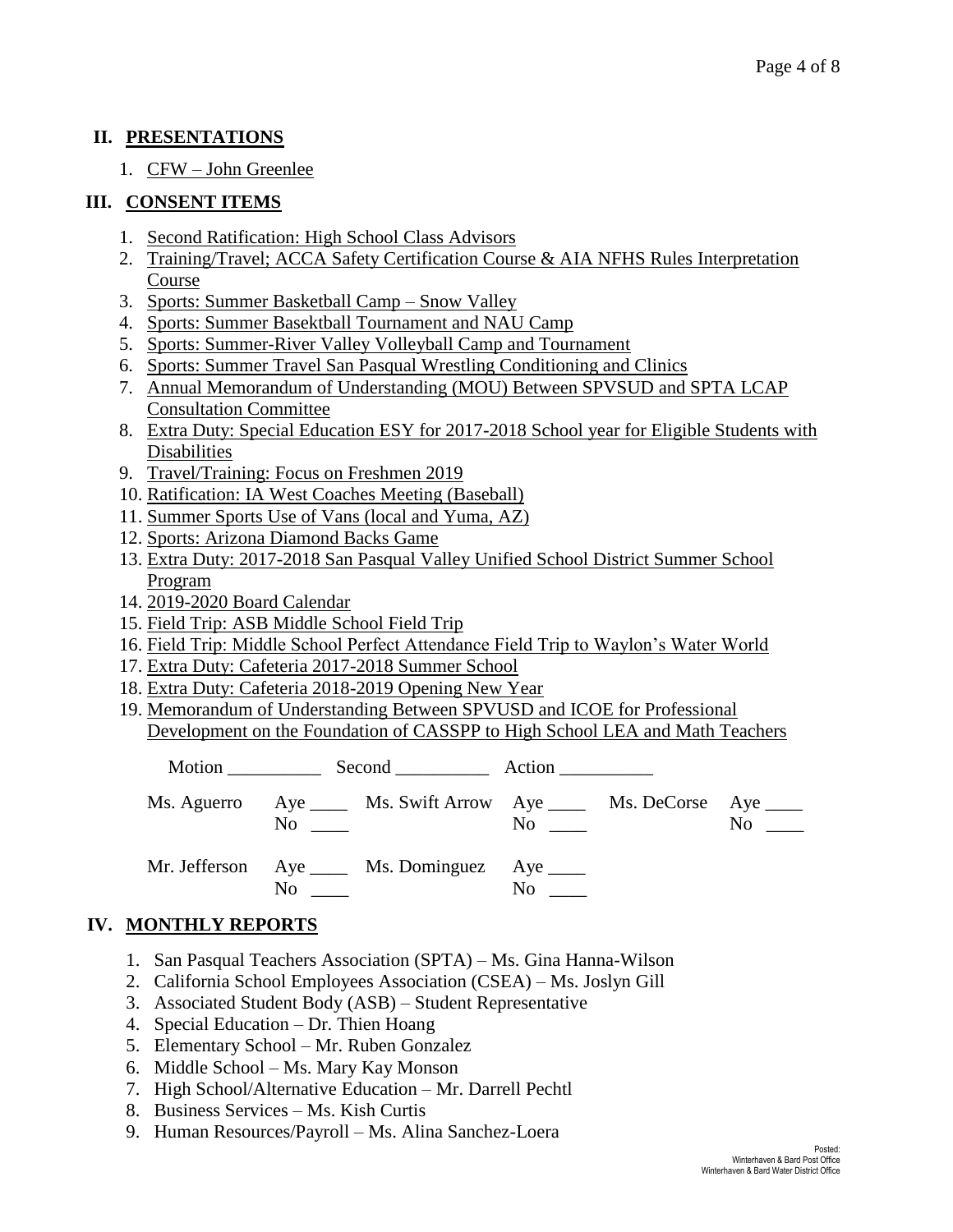- 10. Maintenance/Operations/Transportation Mr. Edward Benedict
- 11. Technology Mr. Jesse Moe
	- a. School Dude Presentation
- 12. Superintendent Ms. Rauna Fox
	- a. LCAP update
- 13. School Board

## **V. UNFINISHED BUSINESS**

# **VI. INFORMATION ITEMS**

- 1. Superintendent accepted resignation letter from classified staff member
- 2. In County Trainings
- 3. Draft 2020-2021 District Calendar
- 4. Positive Certification from ICOE on 2017-18 Second Interim Report
- 5. E-therapy Donated Laptop for Online Speech Therapy Services
- 6. Donation
- 7. Revised: Strong Hearts Native Society, FFA, Mestizo and ASB joint End of Year Trip
- 8. Possible Promotion List Middle School

## **VII. NEW BUSINESS**

|  | 1. Annual: Declaration of Need for Fully Qualified Educators                                                                                                                                                                                                                      |           |           |  |
|--|-----------------------------------------------------------------------------------------------------------------------------------------------------------------------------------------------------------------------------------------------------------------------------------|-----------|-----------|--|
|  |                                                                                                                                                                                                                                                                                   |           |           |  |
|  | Ms. Aguerro Aye _____ Ms. Swift Arrow Aye _____ Ms. DeCorse Aye ____<br>$No \ \_$                                                                                                                                                                                                 | $No \ \_$ | $No \_$   |  |
|  | Mr. Jefferson Aye _____ Ms. Dominguez Aye _____<br>No new contract the North State of the North State and State and State and State and State and State and State and State and State and State and State and State and State and State and State and State and State and State a |           |           |  |
|  | 2. Continuation Agreement Between E-Therapy LLC and the San Pasqual Valley Unified<br>School District. This Agreement will be for a term beginning July 1, 2018 to June 30, 2019.                                                                                                 |           |           |  |
|  | Motion Second Action                                                                                                                                                                                                                                                              |           |           |  |
|  | Ms. Aguerro Aye _____ Ms. Swift Arrow Aye _____ Ms. DeCorse Aye ____<br>$No \ \_$                                                                                                                                                                                                 | $No \_$   | $No \ \_$ |  |
|  | Mr. Jefferson Aye _____ Ms. Dominguez Aye _____<br>$No \ \_$                                                                                                                                                                                                                      |           |           |  |
|  | 3. Part-time School Psychologist (Contract) – Revised- Effective April 1 <sup>st</sup> 2018                                                                                                                                                                                       |           |           |  |
|  |                                                                                                                                                                                                                                                                                   |           |           |  |
|  | Ms. Aguerro Aye _____ Ms. Swift Arrow Aye _____ Ms. DeCorse Aye ____<br>$No \_\_$                                                                                                                                                                                                 | $No \ \_$ | $No \ \_$ |  |
|  | Mr. Jefferson Aye _____ Ms. Dominguez Aye ____<br>$No \_$                                                                                                                                                                                                                         | $No \ \_$ |           |  |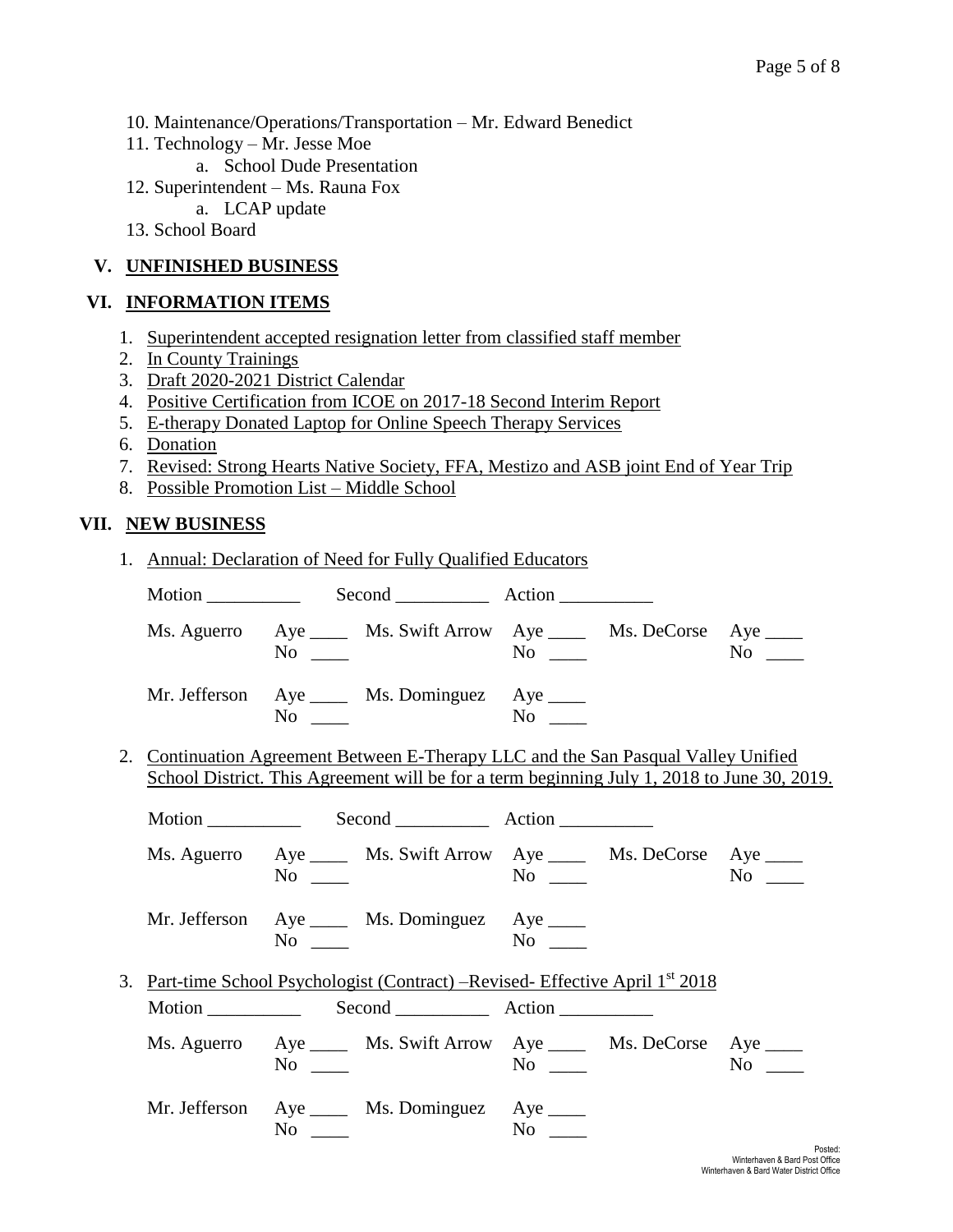|  |           |                                                                                                                 | $\mu$ and $\mu$ and $\mu$ and $\mu$ and $\mu$ and $\mu$ and $\mu$ and $\mu$ |  |           |  |
|--|-----------|-----------------------------------------------------------------------------------------------------------------|-----------------------------------------------------------------------------|--|-----------|--|
|  |           |                                                                                                                 |                                                                             |  |           |  |
|  |           | Ms. Aguerro Aye _____ Ms. Swift Arrow Aye _____ Ms. DeCorse Aye ____<br>$No \ \_\_$                             | $No \ \_$                                                                   |  | $No \_\_$ |  |
|  |           | Mr. Jefferson Aye _____ Ms. Dominguez Aye _____<br>$\overline{N_0}$ $\overline{\phantom{0}}$                    | $\mathrm{No} \ \_\_\_\$                                                     |  |           |  |
|  |           | 5. Board Policies: Updated BP/AR 3350 Travel Reimbursement                                                      |                                                                             |  |           |  |
|  |           |                                                                                                                 |                                                                             |  |           |  |
|  |           | Ms. Aguerro Aye _____ Ms. Swift Arrow Aye _____ Ms. DeCorse Aye ____<br>$\text{No}$ $\text{No}$ $\text{No}$     |                                                                             |  |           |  |
|  |           | Mr. Jefferson Aye _____ Ms. Dominguez Aye _____<br>$\mathrm{No}$ $\mathrm{No}$ $\mathrm{No}$ $\mathrm{No}$      |                                                                             |  |           |  |
|  |           | 6. Ratification Board Member Compensation for Members Absent during March Meeting                               |                                                                             |  |           |  |
|  |           |                                                                                                                 |                                                                             |  |           |  |
|  |           | Ms. Aguerro Aye _____ Ms. Swift Arrow Aye _____ Ms. DeCorse Aye ____<br>$\overline{N}$ $\overline{\phantom{N}}$ | $\overline{N_0}$ $\overline{\phantom{0}}$                                   |  | $No \ \_$ |  |
|  | $No \ \_$ | Mr. Jefferson Aye _____ Ms. Dominguez Aye ____                                                                  |                                                                             |  |           |  |
|  |           | 7. Ratification Board Member Compenstation for Members Absent during April Meeting                              |                                                                             |  |           |  |
|  |           |                                                                                                                 |                                                                             |  |           |  |
|  | $No \ \_$ | Ms. Aguerro Aye ______ Ms. Swift Arrow Aye ______ Ms. DeCorse Aye _____                                         | $No \ \_$                                                                   |  | $No \ \_$ |  |
|  | $No \ \_$ | Mr. Jefferson Aye ____ Ms. Dominguez Aye ____                                                                   | $No \t —$                                                                   |  |           |  |
|  |           | 8. Board Member Compensation for Members Absent During May Board Meeting                                        |                                                                             |  |           |  |
|  |           |                                                                                                                 |                                                                             |  |           |  |
|  | $No \ \_$ | Ms. Aguerro Aye _____ Ms. Swift Arrow Aye _____ Ms. DeCorse Aye ____                                            | $No \_$                                                                     |  | $No \_$   |  |
|  |           | Mr. Jefferson Aye _____ Ms. Dominguez Aye _____<br>$No \ \_$                                                    | No $\qquad$                                                                 |  |           |  |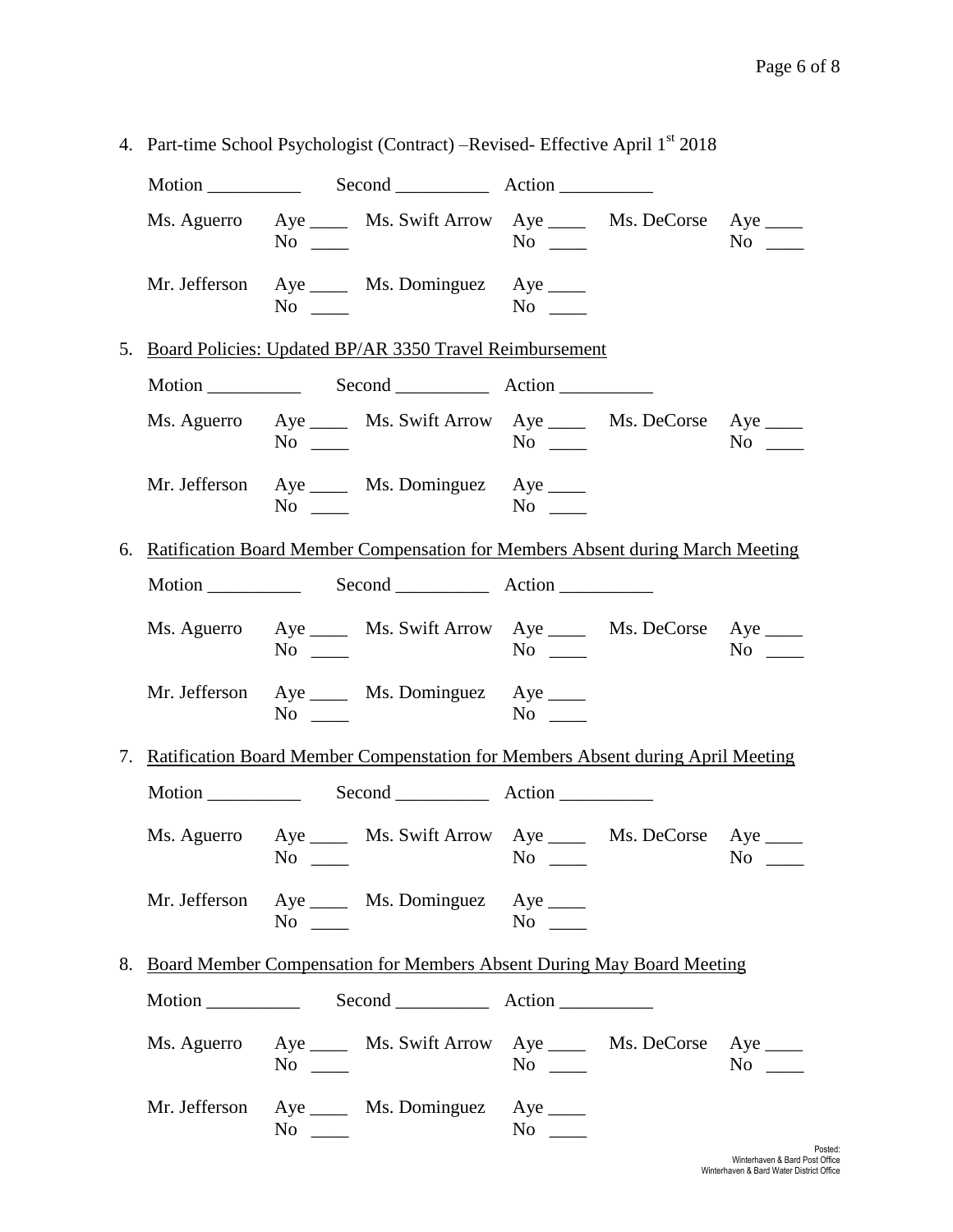## **VIII. BOARD COMMENTS**

| IX. ITEMS FOR FUTURE AGENDA |                                                                                                                                                                                                                               |                                                                                                                                                                                              |                  |                    |
|-----------------------------|-------------------------------------------------------------------------------------------------------------------------------------------------------------------------------------------------------------------------------|----------------------------------------------------------------------------------------------------------------------------------------------------------------------------------------------|------------------|--------------------|
|                             |                                                                                                                                                                                                                               |                                                                                                                                                                                              |                  |                    |
|                             |                                                                                                                                                                                                                               | 4.                                                                                                                                                                                           |                  |                    |
| X. CLOSED SESSION           |                                                                                                                                                                                                                               |                                                                                                                                                                                              |                  | Time: P.M.         |
|                             |                                                                                                                                                                                                                               |                                                                                                                                                                                              |                  |                    |
|                             | $No \ \_$                                                                                                                                                                                                                     | Ms. Aguerro Aye _____ Ms. Swift Arrow Aye _____ Ms. DeCorse Aye ____                                                                                                                         |                  | $\overline{N_{0}}$ |
|                             | $No \ \_$                                                                                                                                                                                                                     | Mr. Jefferson Aye _____ Ms. Dominguez Aye ____                                                                                                                                               | $\overline{N_0}$ |                    |
| to Government Code 54957.6  |                                                                                                                                                                                                                               | 1. CONFERENCE WITH LABOR NEGOTIATOR (Superintendent and CBO) - Pursuant<br>a. Settlement Agreement Related to Case #LA-CE-6275-E<br>2. PERSONNEL MATTERS - Pursuant to Government Code 54957 |                  |                    |
| #164609                     |                                                                                                                                                                                                                               | a. Ratification: Resignation Agreement & Release for Employment Employee                                                                                                                     |                  |                    |
|                             |                                                                                                                                                                                                                               |                                                                                                                                                                                              |                  |                    |
|                             | $No \ \_$                                                                                                                                                                                                                     | Ms. Aguerro Aye _____ Ms. Swift Arrow Aye _____ Ms. DeCorse Aye ____                                                                                                                         | $No \ \_$        | $No \_$            |
|                             | No note that the set of the set of the set of the set of the set of the set of the set of the set of the set of the set of the set of the set of the set of the set of the set of the set of the set of the set of the set of | Mr. Jefferson Aye _____ Ms. Dominguez Aye _____                                                                                                                                              | No no            |                    |
| Code 54957                  |                                                                                                                                                                                                                               | 3. PUBLIC EMPLOYEE PERFORMANCE EVALUATION - Pursuant to Government                                                                                                                           |                  |                    |
|                             |                                                                                                                                                                                                                               | a. Superintendent Evaluation & Contract Negotiation                                                                                                                                          |                  |                    |

- b. Review Terms and Conditions of Superintendent Contract
- 4. PENDING LITIATION Pursuant to Government Code 54956.9